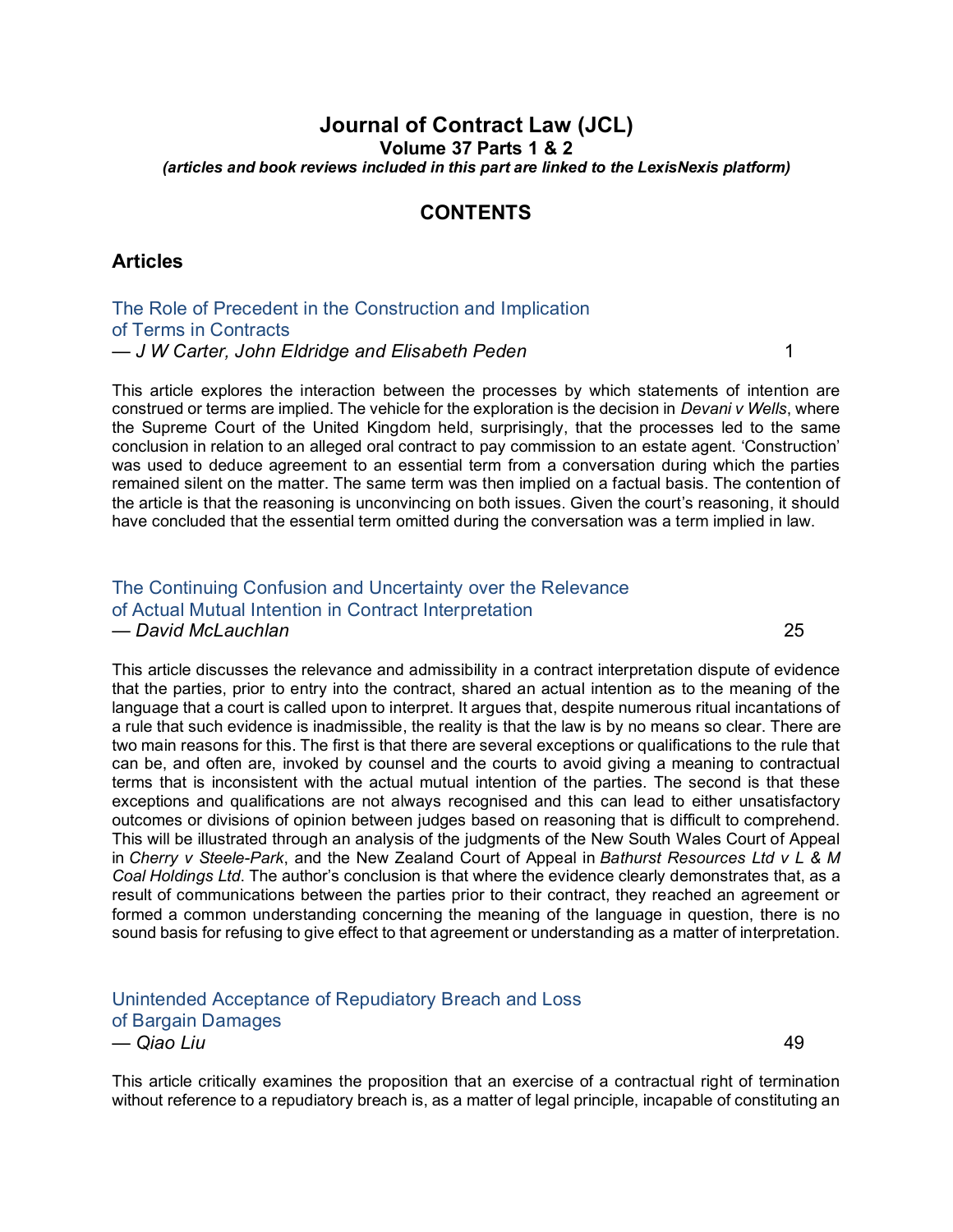'acceptance' of that breach. Following a close analysis of *Phones 4U Ltd (in administration) v EE Ltd* and related cases, it advocates a broader and more natural understanding of the concept of 'acceptance', the Boston Deep Sea principle and the requisite causal linkage between a repudiatory breach and the loss of the bargain. It is submitted that a purely contractual termination is capable of being characterised as an 'acceptance' of a repudiatory breach and of giving rise to a claim for loss of bargain damages, provided that proper construction of the termination notice does not preclude such a result and that the terminating party would not have disregarded the repudiatory breach had it been known at the time of the termination.

## [The Chimera of Restraint of Trade in India](https://advance.lexis.com/api/permalink/ba4082cc-b730-4165-99ae-62e66de6a3af/?context=1201008)

#### — *Manasi Kumar* 64

The Indian Contract Act 1872 (the ICA) is both an encapsulation of English common law and, in some significant respects, a study in divergence. One such difference is apparent in the realm of restraint of trade, where s 27 of the ICA declared all restraints of trade void. The Indian Supreme Court has limited the proscription of s 27 largely to negative covenants applicable after the termination of the agreement and, in doing so, implicitly adopted the elective theory of termination for employment agreements. However, this is in direct conflict with a parallel line of cases which approve of the automatic theory. This paper argues that, unlike s 27, the theory of termination in the ICA is still rooted in English common law principles and therefore, the conflict should be resolved in favour of the elective theory. Failure to do so threatens the ingenuity of the restraint of trade jurisprudence in India, with its hardwon, albeit meagre, flexibility.

### [China's Approach to the Principle of Change](https://advance.lexis.com/api/permalink/668960bb-4d9a-4ebb-b648-4987609b4c33/?context=1201008) of Circumstances under the New Chinese Civil Code: from the CISG Model to the PICC Model — *Peng Guo and Shu Zhang* 86

The principle of change of circumstances was officially added into the new Chinese Civil Code after a gradual development in judicial practices over the past 30 years. Article 533 of the Civil Code abandons the unary approach of the CISG that deals with force majeure and change of circumstances collectively, and adopts the binary approach of the PICC which treats them separately. This new provision both keeps the valuable experiences accumulated in judicial practices, such as the recognition of differences between a commercial risk and a change of circumstances, and innovatively requires the parties to renegotiate their contract upon the occurrence of a change of circumstances before the court adapts or terminates the contract. However, there are still ambiguities and gaps awaiting further clarification from the Supreme People's Court, ideally before the code comes into force in 2021.

### [Executive Employment Grievances Brought under the Fair](https://advance.lexis.com/api/permalink/4bee617b-2461-42d0-9458-347615d83560/?context=1201008) Work Act: A New Challenge to Orthodox Contract Law? — *Joellen Riley Munton* 105

A provision in the Fair Work Act 2009 (Cth) has become a common feature of litigation between senior managerial staff and their employers when executive employment contracts have been terminated. The 'general protection' against adverse action taken because an employee has made a complaint or inquiry 'in relation to his or her employment' has been used to seek remedies (such as reinstatement